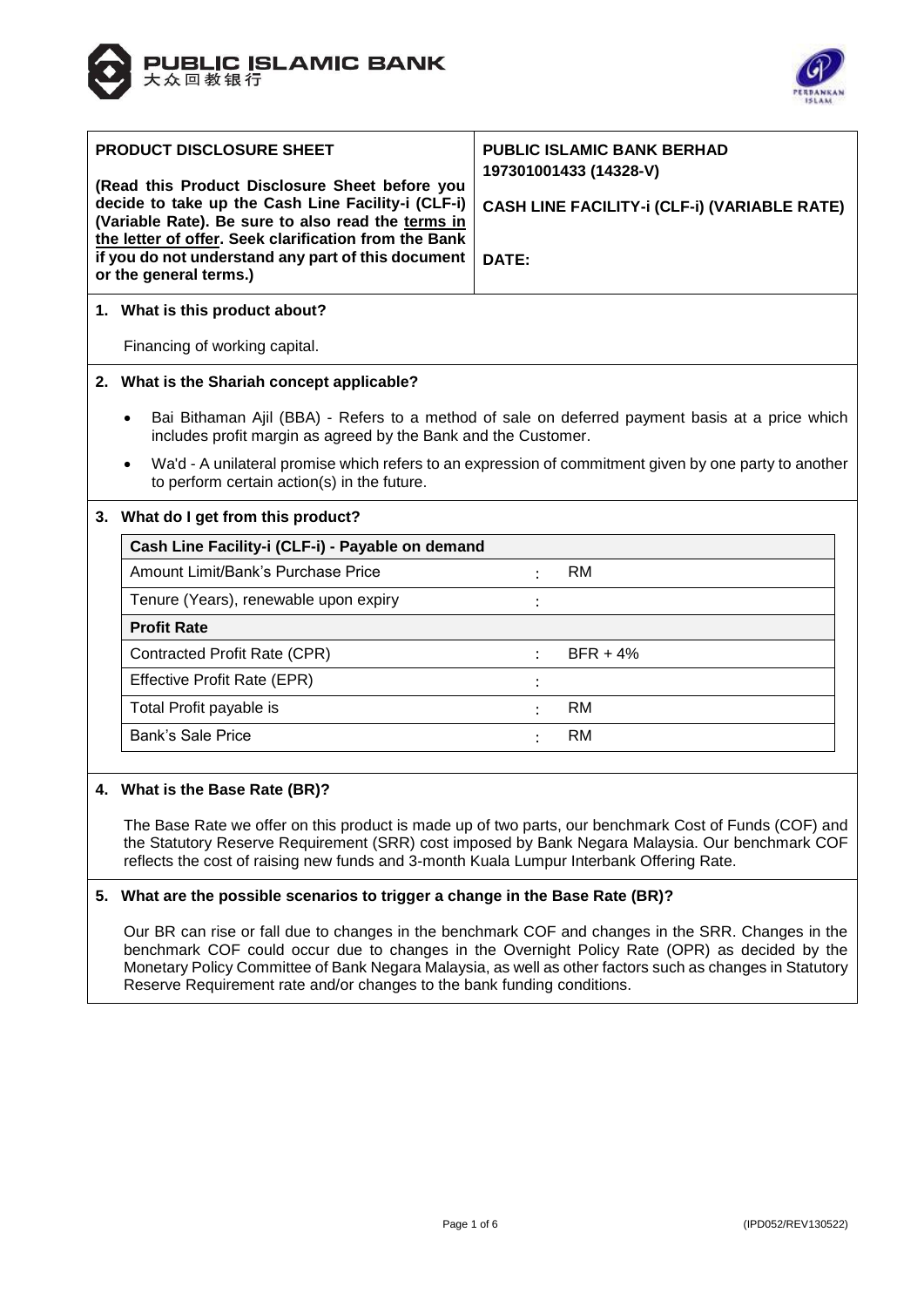



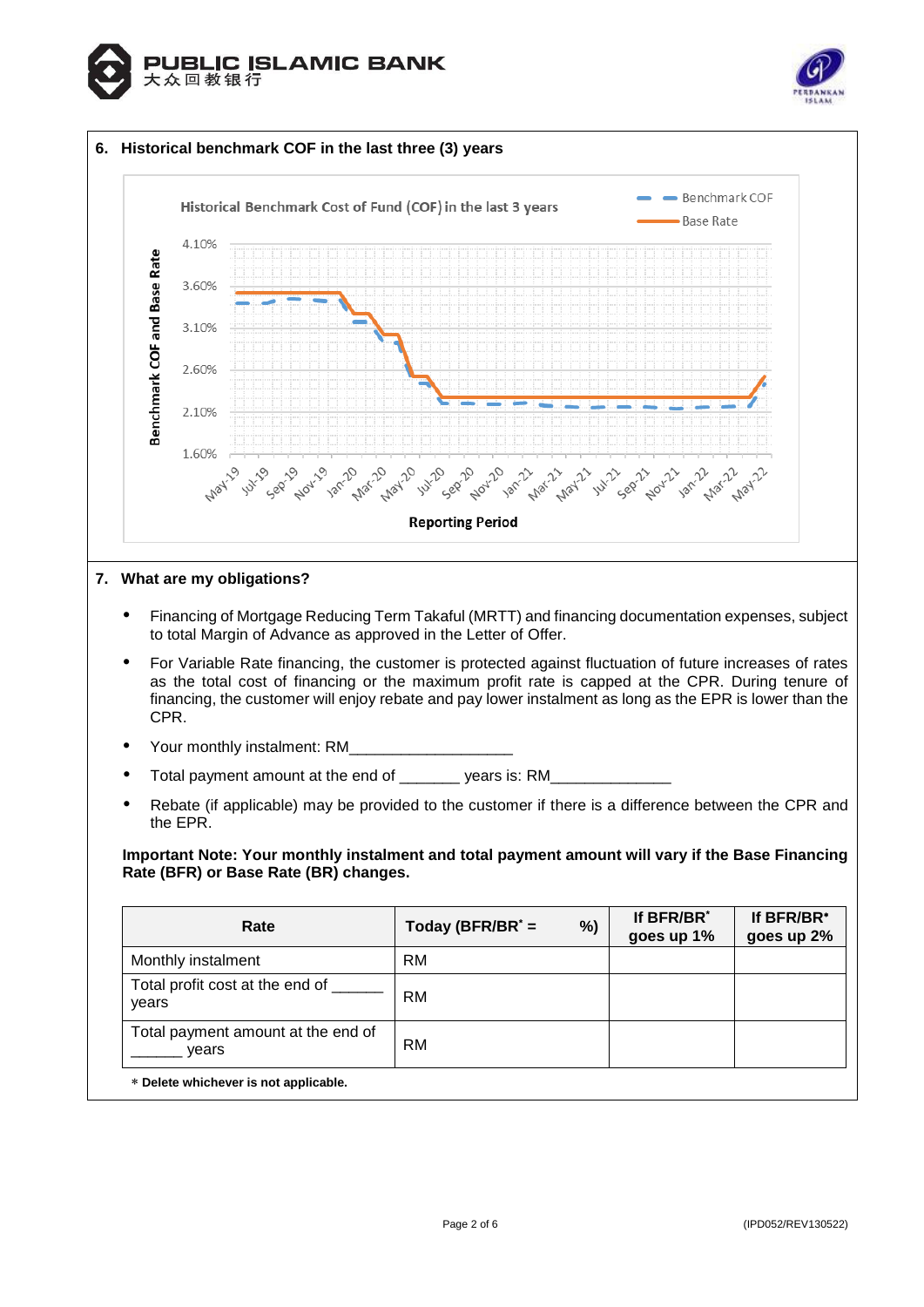



# **8. What are the fees and charges I have to pay?**

|     | <b>Fees and Charges</b>                                                                                                                                                                                                                                                                                                                                      | Amount (RM) |
|-----|--------------------------------------------------------------------------------------------------------------------------------------------------------------------------------------------------------------------------------------------------------------------------------------------------------------------------------------------------------------|-------------|
| 8.1 | <b>Stamp Duty</b>                                                                                                                                                                                                                                                                                                                                            |             |
|     | Stamping on Letter of Offer                                                                                                                                                                                                                                                                                                                                  | 10.00       |
|     | Stamping on Standing Instruction                                                                                                                                                                                                                                                                                                                             | 10.00       |
|     | Each subsidiary document such as Letter of<br>Guarantee/Letter of Set-Off (where applicable)                                                                                                                                                                                                                                                                 | 10.00       |
|     | Stamping on Principal Agreement                                                                                                                                                                                                                                                                                                                              | Ad valorem  |
| 8.2 | Termination Fee shall be charged if the facility is<br>cancelled prior to the disbursement.                                                                                                                                                                                                                                                                  | 2,000.00    |
|     | (Note: <b>ONLY APPLICABLE</b> to facility secured by<br>properties and land only (partially or fully secured).<br>This fee is NOT APPLICABLE to facility(ies) which is<br>fully secured by Islamic Investment-i/earmarking by<br>marginal deposit/current account-i, Government/Credit<br>Guarantee Corporation (CGC) financing which is on<br>clean basis.) |             |
| 8.3 | Half yearly service fee on Cash Line Facility-i account if<br>the credit balance is below RM1,000.                                                                                                                                                                                                                                                           | 10.00       |

For full list of fees and charges, please visit our website at [www.publicislamicbank.com.my.](http://www.publicislamicbank.com.my/)

#### **9. What if I fail to fulfil my obligations?**

- 9.1 Unless otherwise stipulated under the respective type of facility, in the event of default the Bank reserves the right to impose the following:
	- a) For failure to pay any instalments of the facility(ies) from date of the first disbursement until the date of the maturity of the facility(ies), the *ta'widh* (compensation) rate that shall be applied is one per cent (1%) per annum on any overdue amount, or any such rate as approved by Bank Negara Malaysia.

Formula for *ta'widh* on overdue instalment(s) is as follows:

Overdue Instalment(s) X *Ta'widh* Rate X No. of Overdue Day(s) 365

b) Please take note that if your account remains in arrears and upon recall of the facility or brought to court for judgement before maturity date, a late payment charge of 1% p.a. on the remaining outstanding balance will be imposed.

Outstanding Balance X 1% p.a. X No. of Overdue Day(s)

365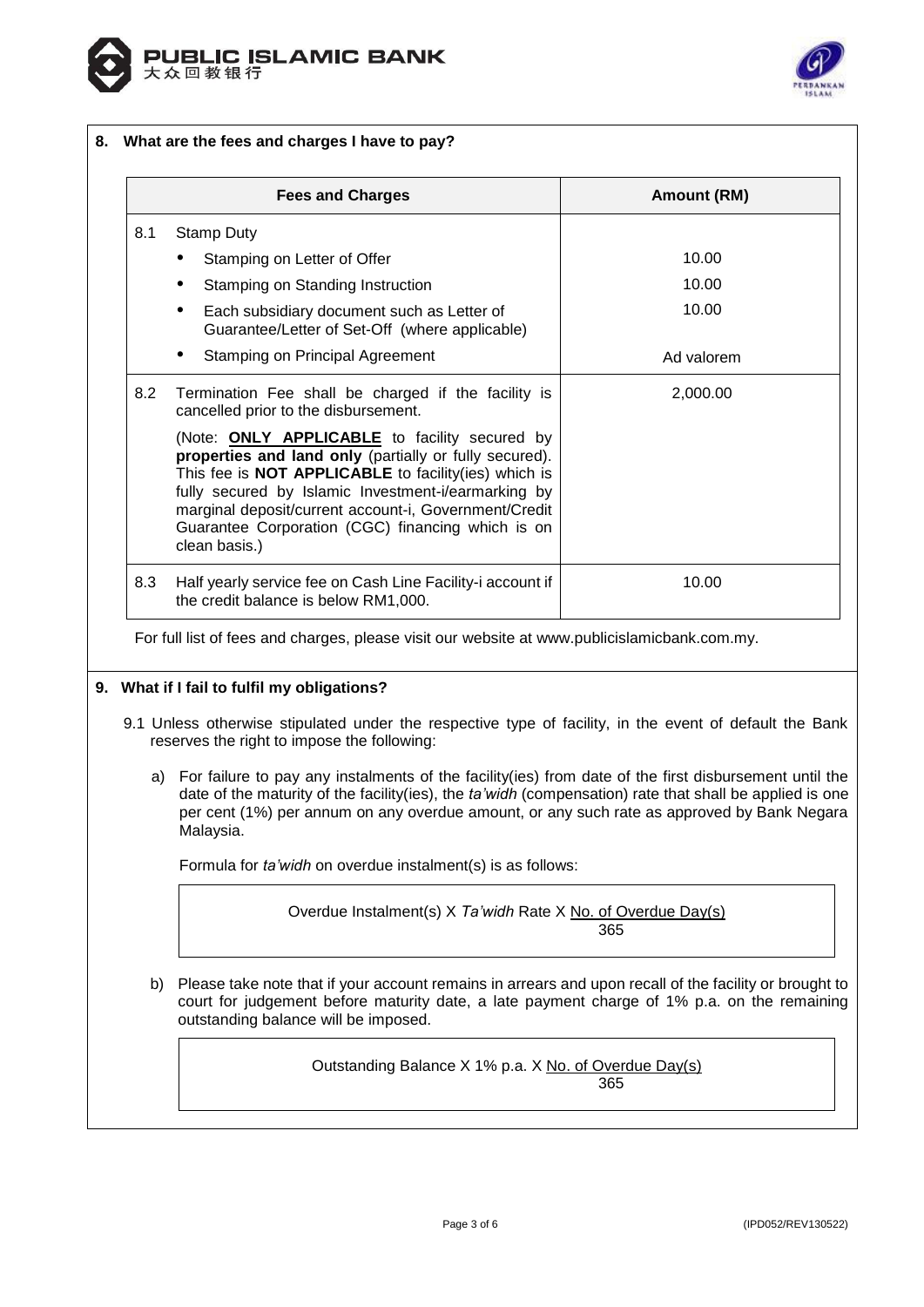



## **9. What if I fail to fulfil my obligations?, cont.**

c) For failure to pay any instalments and which failure continues beyond the maturity date of the facility(ies), the compensation rate that shall be applied is the Bank's Average Financing Rate\* (AFR) on the outstanding balance or any such rate as approved by Bank Negara Malaysia.

The formula for late payment charge after maturity is as follows:

# Outstanding Balance X AFR X No. of Overdue Day(s) 365

- Also known as "Combined Rate" which consist of two (2) elements namely *ta'widh* and *gharamah*. *Ta'widh* refers to the amount that may be compensated to the Bank based on actual loss incurred due to default while *gharamah* refers to the penalty charged on the defaulters over and above the *ta'widh*.
- d) The Bank shall not compound the compensation payable to the principal amount/financing amount.
- 9.2 The Bank has the right at any time without notice to you to debit your current/savings account with us towards payment of the monthly payment of the financing and any other charges and/or fees incurred in the granting of the financing including Takaful contribution, quit rent, assessment, cost of an updated/revised valuation reports, fees for searches, legal fees for preparation and perfection of security documents by Bank's solicitors, legal costs incurred in relation to enforcement of security/ recovery cost and any other cost or expenses incidental thereto.
- 9.3 If the financing tenure extends into retirement, you are to advise us on your plans to service the monthly payment after your retirement.
- 9.4 You are to furnish us all relevant information regarding financing taken from all financial institutions, cooperatives, building societies, credit companies and merchants that provide credit sales etc. and to fully and accurately disclose material information that has a bearing on our financing decision. Failure by you to disclose essential and correct information in the financing application as well as the consequences of providing incomplete or incorrect information may lead to a higher financing rate or rejection of your financing application.
- 9.5 Legal action will be taken if you fail to respond to reminder notices. Your property may be foreclosed and you will have to bear all legal costs. You are also responsible to settle any shortfall after your property is sold.
- 9.6 Legal action against you may affect your credit rating leading to financing being more difficult or expensive to you.
- 9.7 Under specific circumstances where the customer is not contactable, the Bank's obligation is considered to be fulfilled if such notice has been sent to the last known address of the customer at least seven (7) calendar days in advance.

# **Other terms and conditions**

- 1) You may select to use Bank's panel lawyers/Takaful operators/valuers.
- 2) On case to case basis depending on your credit assessment by the Bank, you may be required to provide a guarantor.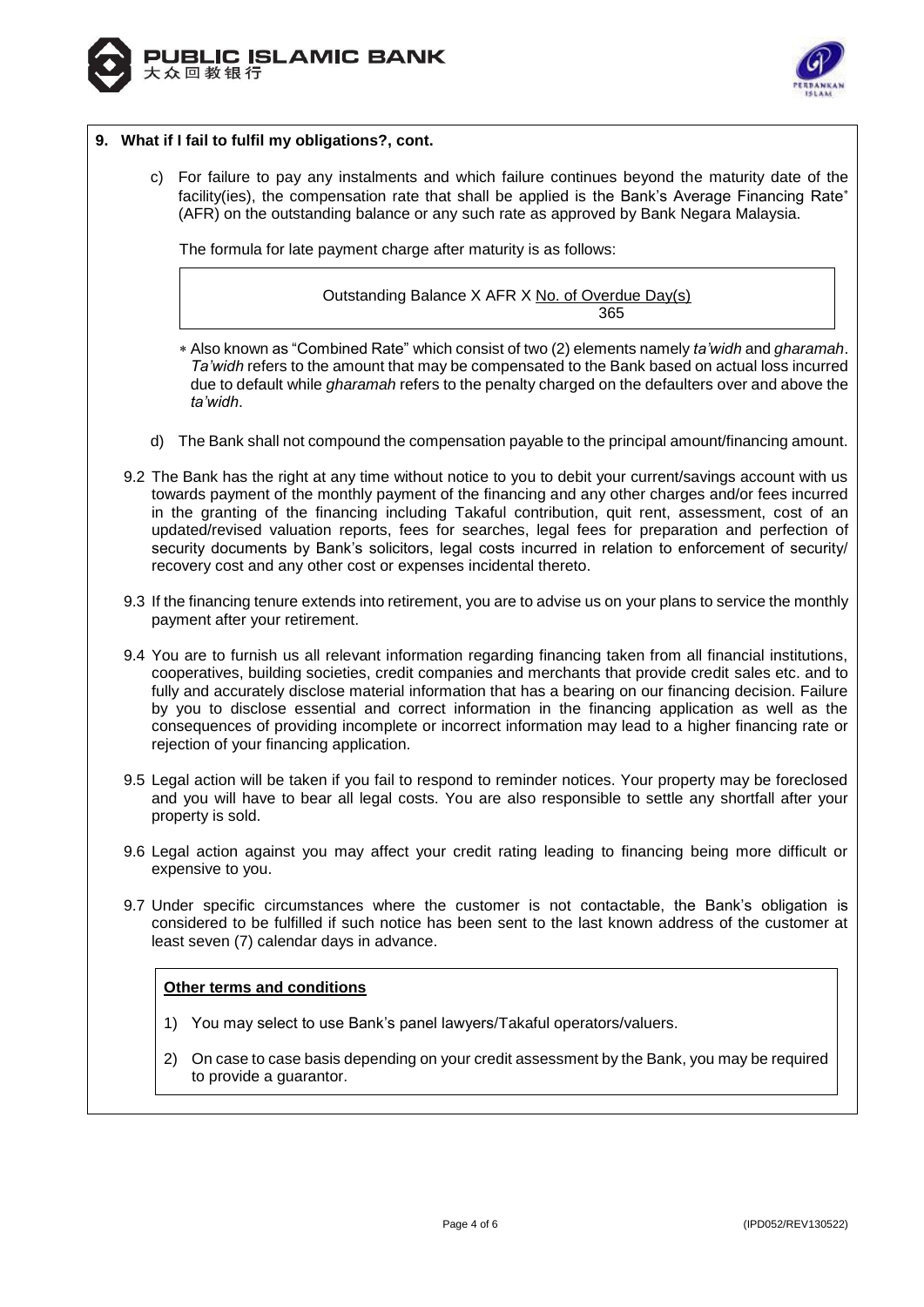



| 10. What if I fully settle the financing before its maturity?                                                                                                                                                                                                                                                                                                                |                                                                                                                                                                                                        |                                   |            |                                   |              |           |
|------------------------------------------------------------------------------------------------------------------------------------------------------------------------------------------------------------------------------------------------------------------------------------------------------------------------------------------------------------------------------|--------------------------------------------------------------------------------------------------------------------------------------------------------------------------------------------------------|-----------------------------------|------------|-----------------------------------|--------------|-----------|
| If you fully settle your financing before its maturity:                                                                                                                                                                                                                                                                                                                      |                                                                                                                                                                                                        |                                   |            |                                   |              |           |
| You will need to pay the outstanding balance, current monthly profit and any amount due and payable<br>to the Bank.                                                                                                                                                                                                                                                          |                                                                                                                                                                                                        |                                   |            |                                   |              |           |
| No Early Settlement Fee will be charged.                                                                                                                                                                                                                                                                                                                                     |                                                                                                                                                                                                        |                                   |            |                                   |              |           |
| 11. Do I need any Takaful coverage?                                                                                                                                                                                                                                                                                                                                          |                                                                                                                                                                                                        |                                   |            |                                   |              |           |
| Mortgage Reducing Term Takaful (MRTT) [with or<br>without Critical Illness (CI)]*                                                                                                                                                                                                                                                                                            | L                                                                                                                                                                                                      | $\Box$                            | <b>Yes</b> | $\begin{bmatrix} 1 \end{bmatrix}$ |              | No        |
| Business Financing Term Takaful (BFTTL)*                                                                                                                                                                                                                                                                                                                                     |                                                                                                                                                                                                        | $\overline{1}$                    | Yes        | $\mathbf{L}$                      | $\mathbf{I}$ | No        |
| Fire/House Holder/House Owner Takaful*                                                                                                                                                                                                                                                                                                                                       |                                                                                                                                                                                                        | $\overline{1}$                    | Yes        | $\mathbf{r}$                      | $\mathbf{I}$ | No        |
| *Delete whichever is not applicable.                                                                                                                                                                                                                                                                                                                                         |                                                                                                                                                                                                        |                                   |            |                                   |              |           |
| Note:<br>The customer can refer to the Branch on the list of panel Takaful operators. The Bank may provide<br>quotations for any compulsory Takaful offered by the Bank's panel of Takaful operators but the customer<br>is free to use the service of non-panel Takaful operators. However, only the amount from Takaful providers<br>approved by the Bank may be financed. |                                                                                                                                                                                                        |                                   |            |                                   |              |           |
| 12. Do I need a guarantor or collateral?                                                                                                                                                                                                                                                                                                                                     |                                                                                                                                                                                                        |                                   |            |                                   |              |           |
| Guarantor/Corporate Guarantor Required                                                                                                                                                                                                                                                                                                                                       |                                                                                                                                                                                                        | $\begin{bmatrix} 1 \end{bmatrix}$ | Yes        | $\lceil \cdot \rceil$             |              | <b>No</b> |
| Collateral                                                                                                                                                                                                                                                                                                                                                                   | L                                                                                                                                                                                                      | $\overline{1}$                    | Yes        | $\mathbb{L}$                      | $\mathbf{I}$ | No        |
| 13. What are the major risks?                                                                                                                                                                                                                                                                                                                                                |                                                                                                                                                                                                        |                                   |            |                                   |              |           |
| Profit rates might change according to changes in the Base Financing Rates (BFR) or Base Rates (BR).<br>An increase in the base financing rate or base rate may result in higher monthly payment. However, the<br>rate will not exceed the Contracted Profit Rate.                                                                                                           |                                                                                                                                                                                                        |                                   |            |                                   |              |           |
| 14. What do I need to do if there are changes to my contact details?                                                                                                                                                                                                                                                                                                         |                                                                                                                                                                                                        |                                   |            |                                   |              |           |
|                                                                                                                                                                                                                                                                                                                                                                              | It is important that you inform us (written notice to be sent to the account holding branch) of any change in<br>your contact details to ensure that all correspondences reach you in a timely manner. |                                   |            |                                   |              |           |
| 15. Where can I get assistance and redress?                                                                                                                                                                                                                                                                                                                                  |                                                                                                                                                                                                        |                                   |            |                                   |              |           |
| If you have difficulties in making payments, you should contact us earliest possible to discuss payment<br>٠<br>alternatives.                                                                                                                                                                                                                                                |                                                                                                                                                                                                        |                                   |            |                                   |              |           |
| If you wish to complain on the products or services provided by us, you may contact us at:<br>$\bullet$                                                                                                                                                                                                                                                                      |                                                                                                                                                                                                        |                                   |            |                                   |              |           |
| <b>Public Islamic Bank Berhad</b><br>25th Floor, Menara Public Bank<br>146 Jalan Ampang<br>50450 Kuala Lumpur<br>Telephone<br>1-800-22-5555<br>03-2162 2224<br>Fax<br>E-mail<br>islamicbkg@publicislamicbank.com.my<br>https://www.publicislamicbank.com.my<br>Website                                                                                                       |                                                                                                                                                                                                        |                                   |            |                                   |              |           |